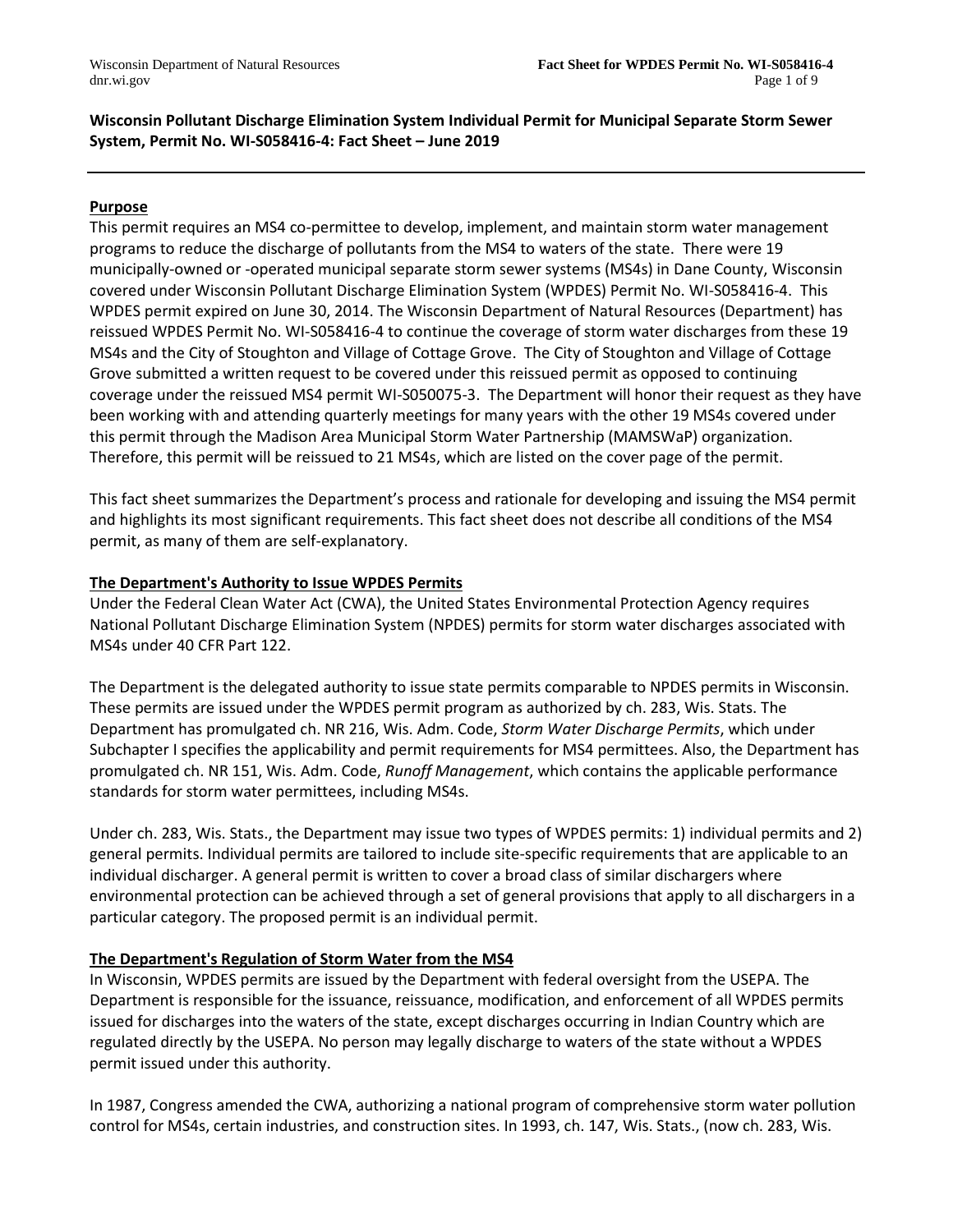Stats.) was amended to include storm water as a "point source" discharge and to require that the Department promulgate administrative rules for permitting the discharge of storm water. As a result, the Department created ch. NR 216, Wis. Adm. Code, for permitting storm water discharges from certain municipalities that own or operate MS4s, storm water discharges associated with industrial activity, and storm water discharges associated with land disturbing construction activity.

In November 2016, the USEPA promulgated the MS4 General Permit Remand Rule (40 CFR Part 122). The USEPA amended its regulations governing how small MS4s obtain coverage under NPDES general permits. The final MS4 General Permit Remand Rule establishes two alternative approaches an NPDES permitting authority can use to issue and administer small MS4 general permits that address a partial remand of the USEPA's Phase II storm water regulations by the U.S. Court of Appeals for the Ninth Circuit. Both approaches ensure that the permitting authority establishes the necessary "clear, specific, and measurable goals" for the MS4 to "reduce the discharge of pollutants from the MS4 to the maximum extent practicable, to protect water quality, and to satisfy the appropriate water quality requirements of the Clean Water Act." Referred to as the "MS4 permit standard," both approaches ensure that the public participation requirements of the CWA are met. The Department is applying the Comprehensive General Permit approach to issue this Individual MS4 permit and will cover the MS4s under the revised MS4 permit concurrently. Under the Comprehensive Permit option, all requirements are contained within this permit. For more information on the MS4 General Permit Remand Rule, use a standard Internet search engine and type in "epa remand rule."

Additionally, in December 2015, the USEPA promulgated the NPDES Electronic Reporting Rule (40 CFR Parts 9, 122, 123, 124, 127, 403, 501, and 503). This regulation requires the electronic reporting and sharing of NPDES program information. The USEPA identifies specific NPDES information, or data elements, that NPDES permitting authorities, such as the Department, are to electronically collect, manage, and share to the USEPA. Therefore, the Department uses applicable data elements to assist in writing "clear, specific, and measurable" permit language.

# **Applicability**

Section NR 216.02, Wis. Adm. Code, specifies the MS4s that require permit coverage. This permit when reissued will cover 21 MS4s. The Department will notify each MS4 in writing, after WPDES Permit No. WI-S058416-4 becomes effective, that it has received permit coverage under the reissued permit.

# **Overview and Significant Changes from the Previous Version of the Permit**

This proposed permit includes the conditions required by s. NR 216.07, Wis. Adm. Code, which consists of the following six categories, or minimum control measures:

- Public Education and Outreach
- Public Involvement and Participation
- Illicit Discharge Detection and Elimination
- Construction Site Pollutant Control
- Post-Construction Storm Water Management
- Pollution Prevention

This proposed permit follows federal and state requirements and provides flexibility for a municipality to develop, implement, maintain, and evaluate its MS4 programs to help determine appropriate methods for meeting permit requirements. This proposed permit allows a permittee to comply with the permit requirements either individually or in collective arrangement with other municipalities. Each permittee is responsible for meeting all the applicable requirements for its own MS4. However, permittees may find that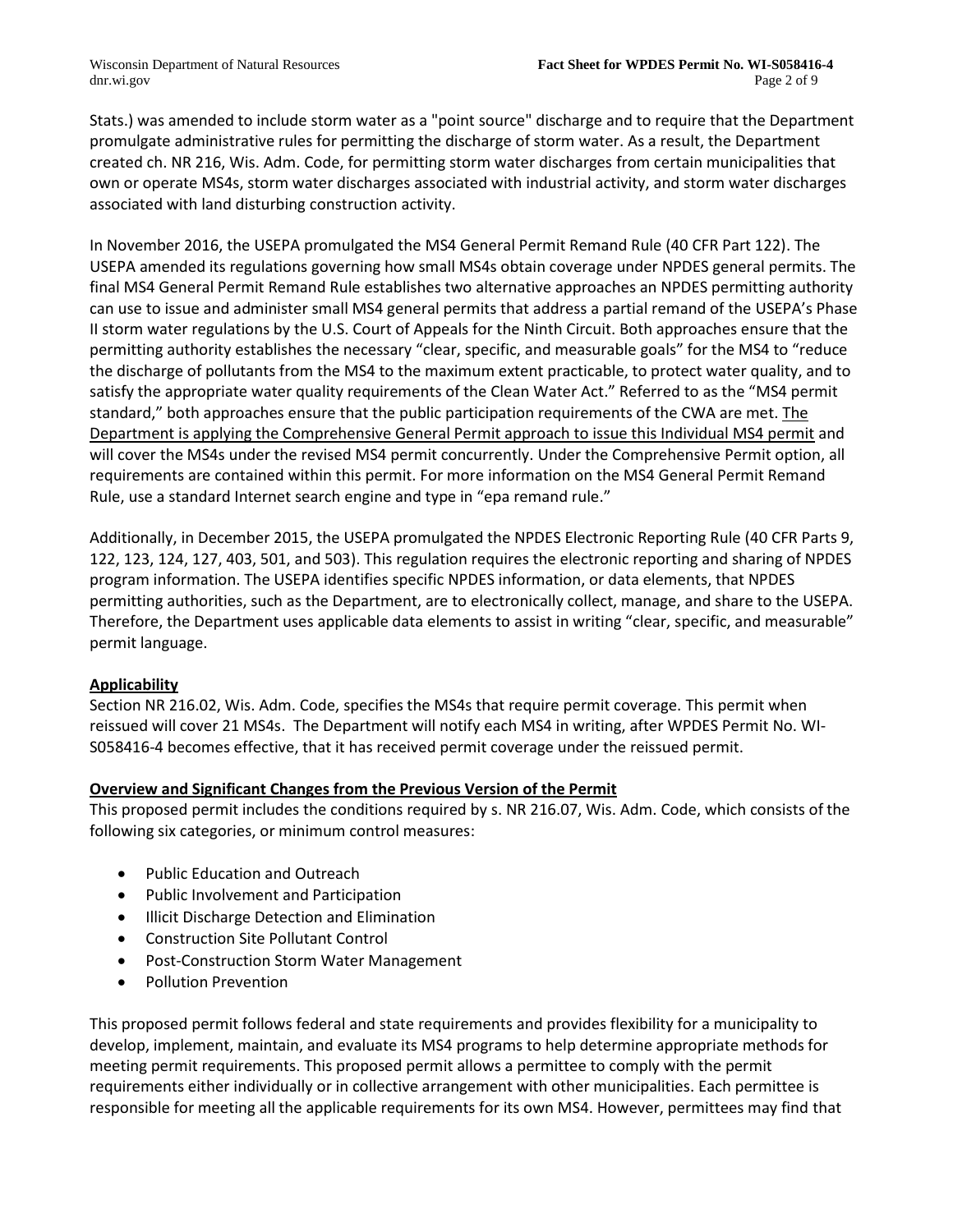collectively pooling their resources will be more efficient and cost-effective to comply with certain requirements.

This proposed permit requires a permittee to maintain its programs developed and implemented under the previous version of the MS4 permit, comply with measurable goals, and to summarize its efforts at meeting the permit requirements in an annual report. In addition, this proposed permit continues to require compliance with the developed urban area performance standard of s. NR 151.13, Wis. Adm. Code. A summary of the most significant changes from the previous version of the MS4 permit is provided below.

### **General**

• The numbering system was updated from the previous version to provide consistency with the reissued MS4 general permit WI-S050075-3.

# **1.3 Co-Permittees**

• The City of Stoughton and Village of Cottage Grove were added as co-permittees. The City of Stoughton and Village of Cottage Grove were previously covered under MS4 general permit WI-S058416-4, however, they submitted a written request to be covered under this permit. The Department will allow this as they have been working with the other members of this permit and attending quarterly meetings as members of the Madison Municipal Storm Water Partnership (MAMSWaP) information and education organization for many years.

# **1.5 Authorized Discharges**

• The permit expanded its authorization to pumped storm water discharges when written approval is obtained from the Department's storm water program.

# **1.7 Outstanding and Exceptional Resource Waters**

• Definition in this section was moved to the definition section 7 of this permit.

#### **1.8 Impaired Waterbodies and Total Maximum Daily Load Requirements**

• The TMDL requirements have been revised within this section and it refers to additional requirements in Appendix A.

# **1.12 General Storm Water Discharge Limitations**

• Section 1.12 of the proposed permit was updated to be in accordance with s. NR 102.04, Wis. Adm. Code.

# **3. STORM WATER MANAGEMENT PROGRAM REQUIREMENTS**

• The proposed permit establishes the measurable goals and requires a co-permittee to maintain compliance with the measurable goals for the programs developed under sections 3.1 through 3.6.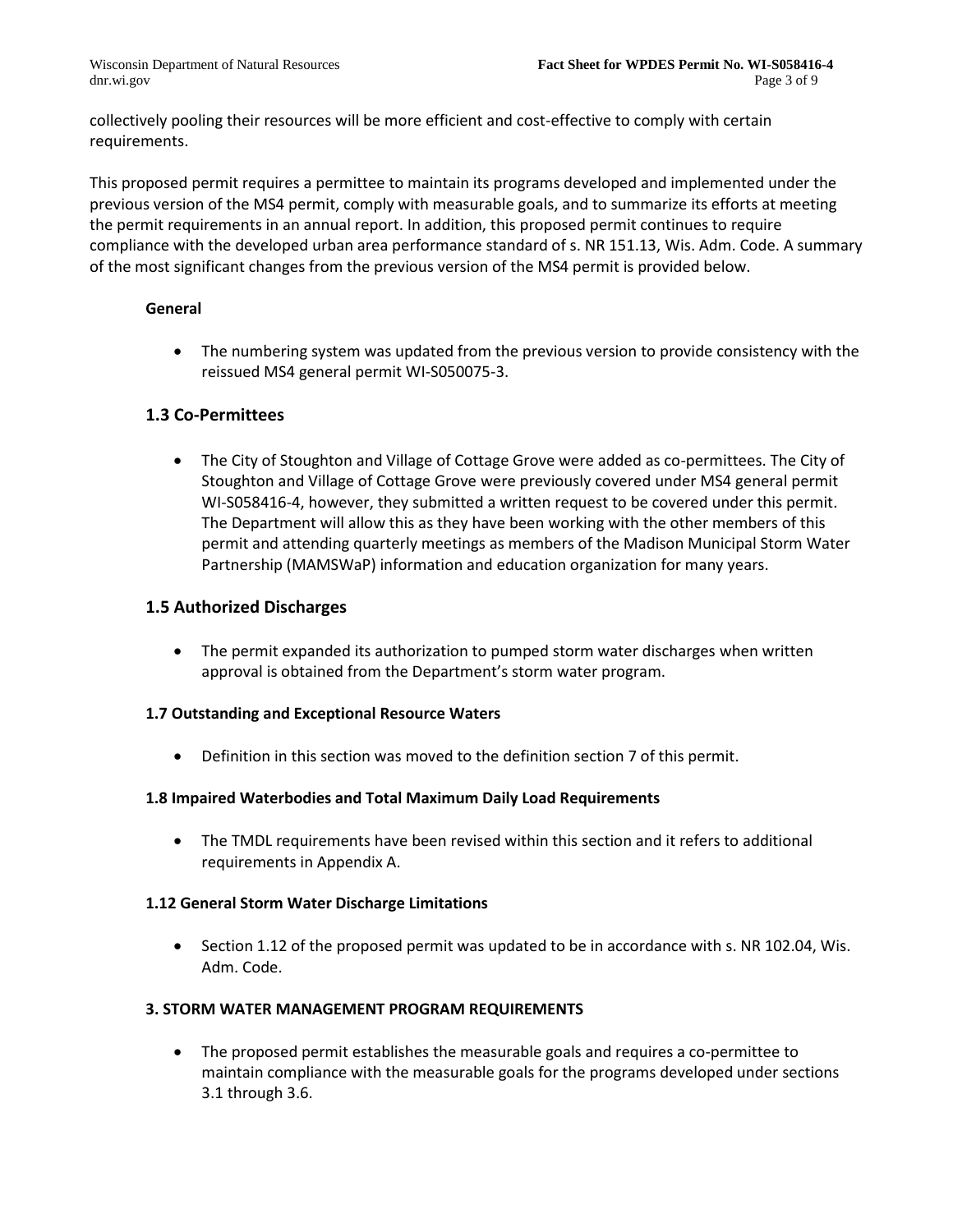### **3.1 Public Education and Outreach**

- Through stakeholder outreach prior to the public comment period, the Department found that permittees were very unclear on the requirements of this section. There was little information on what was expected under this minimum control measure to measure compliance or what mechanisms should be used. The Department also found that stakeholders identified public education and outreach as one of the top "mechanisms as most effective to improving water quality from permitted MS4s," and permittees responded that the "community needs to know why best management practices are important and how they can help and play a role in improving water quality."
- To clarify this section from the previous permit, the Department incorporated language that complies with USEPA eReporting Rule requirements, which includes data elements relating to:
	- o the "Topics" the permittee should be addressing in their public education and outreach program,
	- o the "Delivery Mechanisms" the permittee can choose from, and
	- o the "Target Audience" the permittee identifies for each topic.
- The Department wanted to make it clear in the proposed permit on how compliance would be measured for these permit requirements.
	- $\circ$  Section 3.1.1 Topics. The Department proposes that the permittee addresses a minimum of six topics each year and addresses all eight at least once during the permit term. All municipality types (County, City, Village, Town, and Nontraditional) averaged addressing six to seven topics in the 2017 MS4 Annual Report. Through MS4 program evaluations, the Department found that not all permittees were sufficiently addressed public education and outreach, therefore the Department proposes that permittees shall meet compliance by addressing at least six topics during the permit term.
	- o Section 3.1.2 Delivery Mechanisms. The Department proposes "Delivery Mechanism" types to choose from. The Department proposes the permittee uses at least four public education delivery mechanisms each year, and at least two mechanisms would be active/interactive. Also, through MS4 program evaluations, the Department has found that many permittees are not actively engaging the public. Therefore, the proposed permit establishes minimum requirements for "active/interactive" delivery mechanisms.
	- $\circ$  Section 3.1.3 Target Audiences. The Department proposes that the permittee identifies who its target audience will be for each topic in its public outreach and education program.

#### **3.2. Public Involvement and Participation**

• Similar to above, through stakeholder outreach prior to the public comment period, the Department found that this minimum control measure was most commonly chosen as "not sure on how to implement" by permittees, and the requirements of this section needed to be clarified.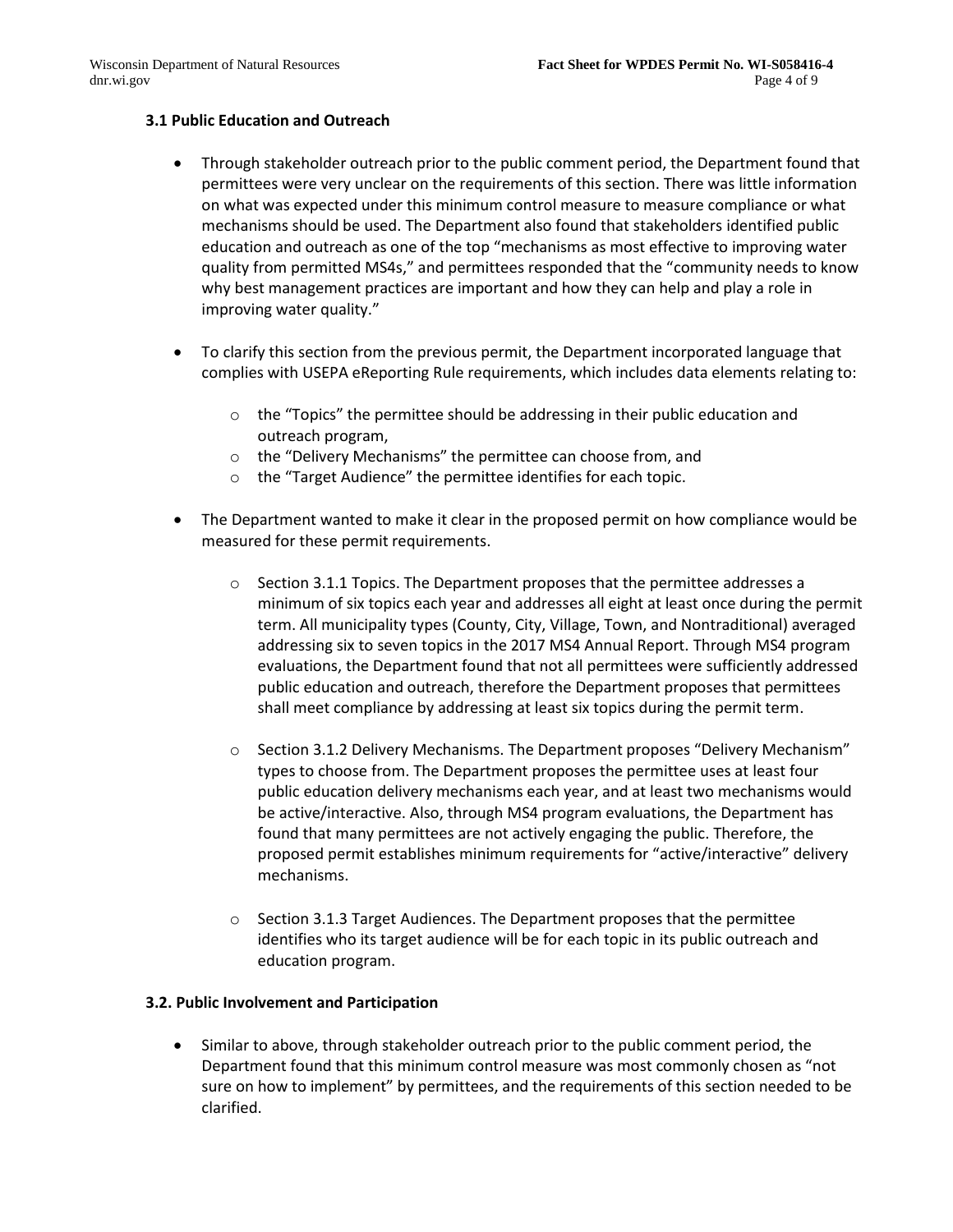- To clarify this section from the previous permit, the Department incorporated language that complies with USEPA eReporting Rule requirements, which includes data elements relating to:
	- $\circ$  the "Permit Activities" the permittee should be addressing in their public involvement and participation program,
	- o the "Delivery Mechanisms" the permittee can choose from,
	- o the "Target Participants" the permittee identifies for each activity.
- The Department's goal is to make it clearer in the proposed permit on how compliance would be measured for these permit requirements. The Department identified the "Permit Activities" that the permittee shall notify the public on and encourage public input and participation on, including a "Volunteer Activity" requirement, and establishes "Delivery Mechanisms" and "Target Participant" types that the permittee will be required to identify in its storm water management program.

# **3.3 Illicit Discharge Detection and Elimination (IDDE)**

- There are minor changes proposed in permit section 3.3, as the language from the previous version of the MS4 permit is anticipated to meet the intent of the USEPA Remand Rule. The Department also found via stakeholder outreach that the IDDE program is one of the programs that permittees are most comfortable with implementing.
- Section 3.3.2 of the proposed permit requires all permittees to perform ongoing dry weather field screening at 100 percent of their major outfalls. The dry weather field screening does not have to occur annually for major outfalls but does need to be completed at least once by the end of the permit term. It is proposed in this permit that permittees develop a prioritization procedure that assists them in screening select minor outfalls annually.
- Section 3.3.3.h. has been added to clarify what documentation is required when responding to known or suspected illicit discharges.

#### **3.4 Construction Site Pollutant Control**

• To meet the intent of the USEPA Remand Rule, a summarization of ch. NR 151, Wis. Adm. Code., construction site performance standards requirements were added in section 3.4.1.c., and procedures for construction site inspection frequency were created in section 3.4.4.

#### **3.5 Post-Construction Storm Water Management**

- Section 3.5.3 has been added to include written procedures for post-construction site plan review to be included in the post-construction storm water management program.
- Section 3.5.4 has been added to specify the documentation and tracking requirements for the long-term maintenance, inspection, and enforcement of storm water management facilities.

# **3.6 Pollution Prevention**

• In the previous version of the permit, permittees were required to have an inventory of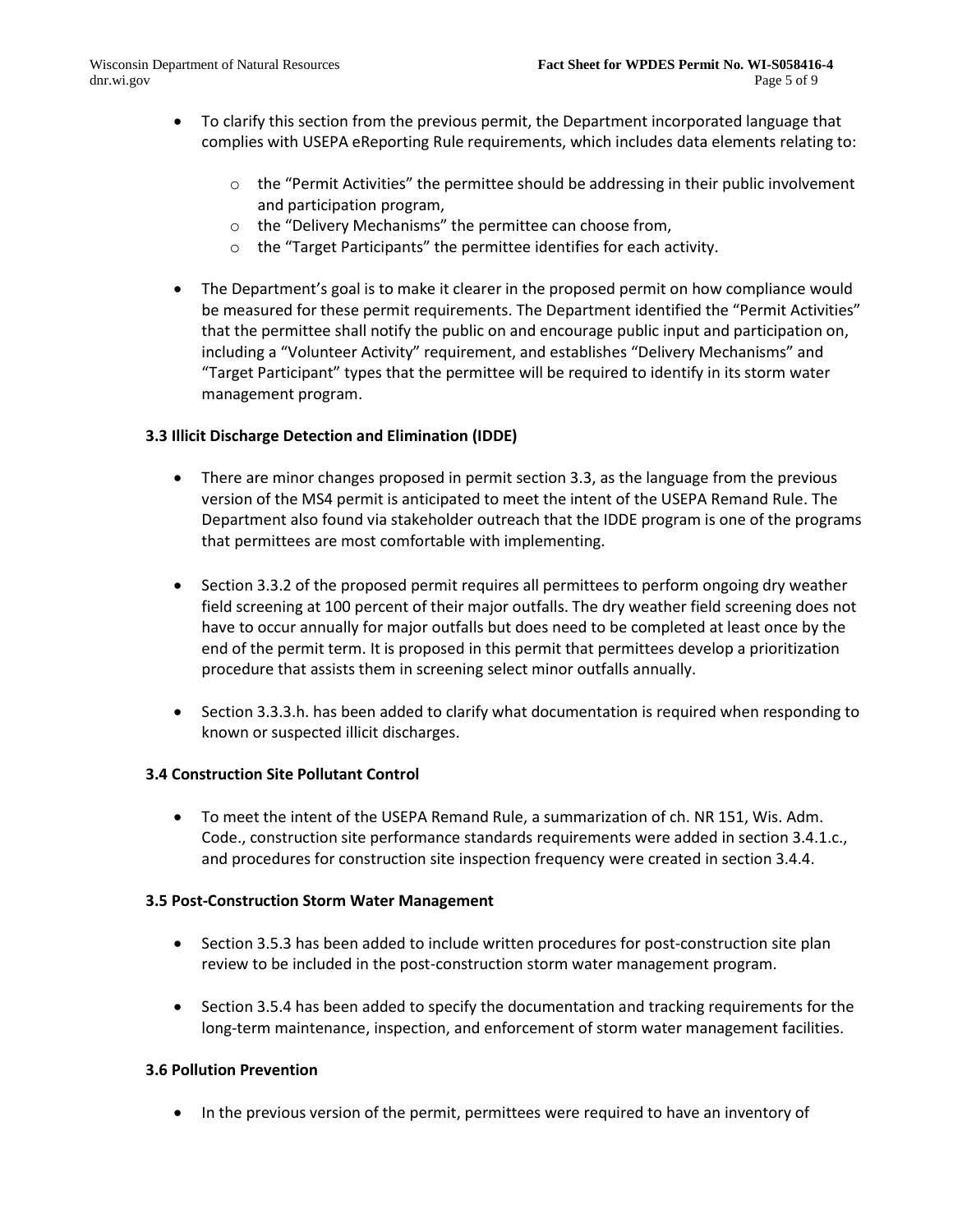municipally-owned or -operated structural storm water best management facilities. Section 3.6.1 of the proposed permit defines the documentation required for statewide consistency on what should be included in the inventory.

- Section 3.6.2 of the proposed permit was updated to specify the documentation requirements of routine inspection and maintenance of municipally-owned or -operated structural storm water best management facilities, which are inventoried under section 2.6.1.
- Section 3.6.3 of the proposed permit clarifies requirements specific to public works yards or other municipally-owned or -operated properties.
	- $\circ$  Section 3.6.3.a., contains information that is required in a storm water pollution prevention plan.
	- $\circ$  Section 3.6.3.b., describes "no exposure" and specifies a process on how permittees certify for no exposure.
- Section 3.6.5 captures the "collection services" and "storm sewer system maintenance activities".
	- $\circ$  Sections 3.6.5. a., b., and d. specify the documentation and tracking required for street sweeping, catch basin cleaning, and leaf management, respectively.
	- o Section 3.6.5.c. was created to require proper material handling that prevents contamination of storm water runoff, regarding material collected from street sweeping and catch basin cleaning.
- Section 3.6.6 was added to clarify the documentation and tracking required for winter road management.
- Section 3.6.9 clarifies how often internal training and education of municipal staff, contractors, and municipal officials should occur, and what documentation is required for tracking internal trainings.

# **3.8 Storm Sewer System Map**

- Section 3.8.3 requires co-permittees to update the City of Madison with changes to their storm sewer map.
- Section 3.8.4 requires the City of Madison to submit an updated common storm sewer map with its annual report to the Department.

# **3.9 Annual Report**

• The prior version of this permit included biennial reporting, but it has been changed to annual reporting. This was done to provided consistency with MS4 reporting statewide and municipalities were found to have a harder time reporting on information from two years prior.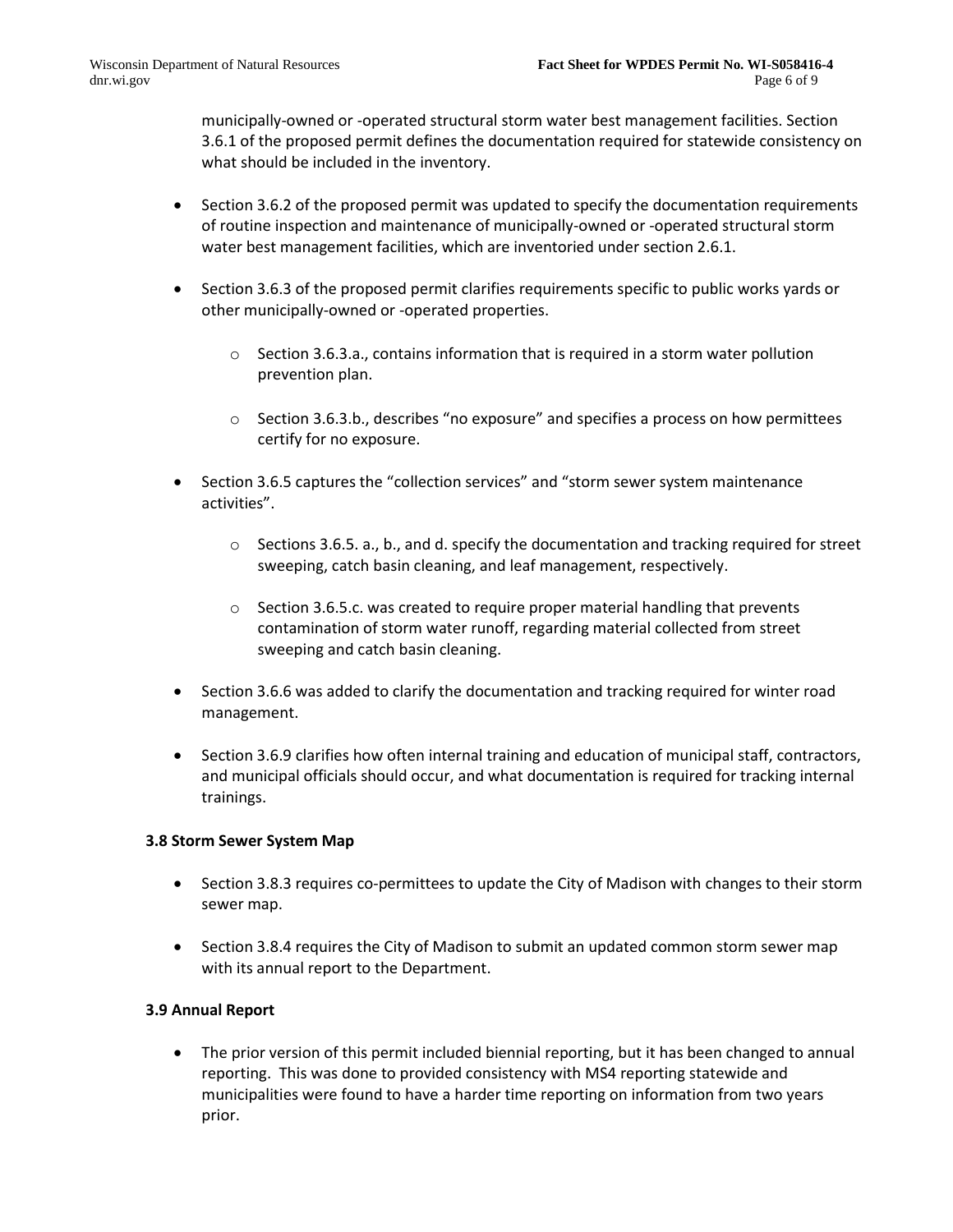• Section 3.9.8 was added to implement the USEPA eReporting Rule requirements and requires that the permittee submit its annual reports and other permit compliance documents electronically through the Department's electronic reporting system.

# **4. SPECIAL RESPONSIBILITIES FOR CERTAIN CO-PERMITTEES**

- Section 4.2 contains new requirements for the City of Middleton to monitor its pumped discharge from Tiedeman Pond.
- Section 4.3 contains new requirements for the City of Stoughton to monitor its pumped discharge from Paradise Pond.

#### **5. COMPLIANCE SCHEDULE**

• The compliance schedule for new and updated permit requirements is listed in Table 6 of the proposed permit. Table 6 does not list all the requirements of the permit.

#### **6.6 Spill Reporting**

• Section 6.6 of the proposed permit was updated to be in accordance with s. NR 292.11(2)(a), Wis. Stats.

#### **DEFINITIONS**

• "Development" and "wasteload allocation" are new definitions added to this section of the permit. "New MS4 discharge of pollutant(s)" and "Original start date of coverage under an MS4 permit" definitions were in the body of the previous version of the permit and are moved to Section 7 "DEFINITIONS USED IN THIS PERMIT".

#### **Total Maximum Daily Load (TMDL) Appendix**

• The proposed permit has created an Appendix A for Rock River Basin TMDL permit conditions. The main body of the permit has the permit requirements that apply to all the permittees, while Appendix A establishes specific requirements that apply uniquely to permittees who are subject to the Rock River TMDL that was approved by the USEPA.

#### Appendix A: MS4 Co-Permittees Subject to the Rock River TMDL

- Appendix A provides the permit conditions for permittees subject to the Rock River Basin TMDL.
- This proposed permit requires permittees to begin implementing best management practices to show progress toward achieving compliance with the TMDL wasteload allocations.
	- $\circ$  Through stakeholder outreach prior to the public comment period, the Department found that permittees want the permit to better define what qualifies as meeting 'progress' toward achieving wasteload allocation targets; want flexibility but also clear